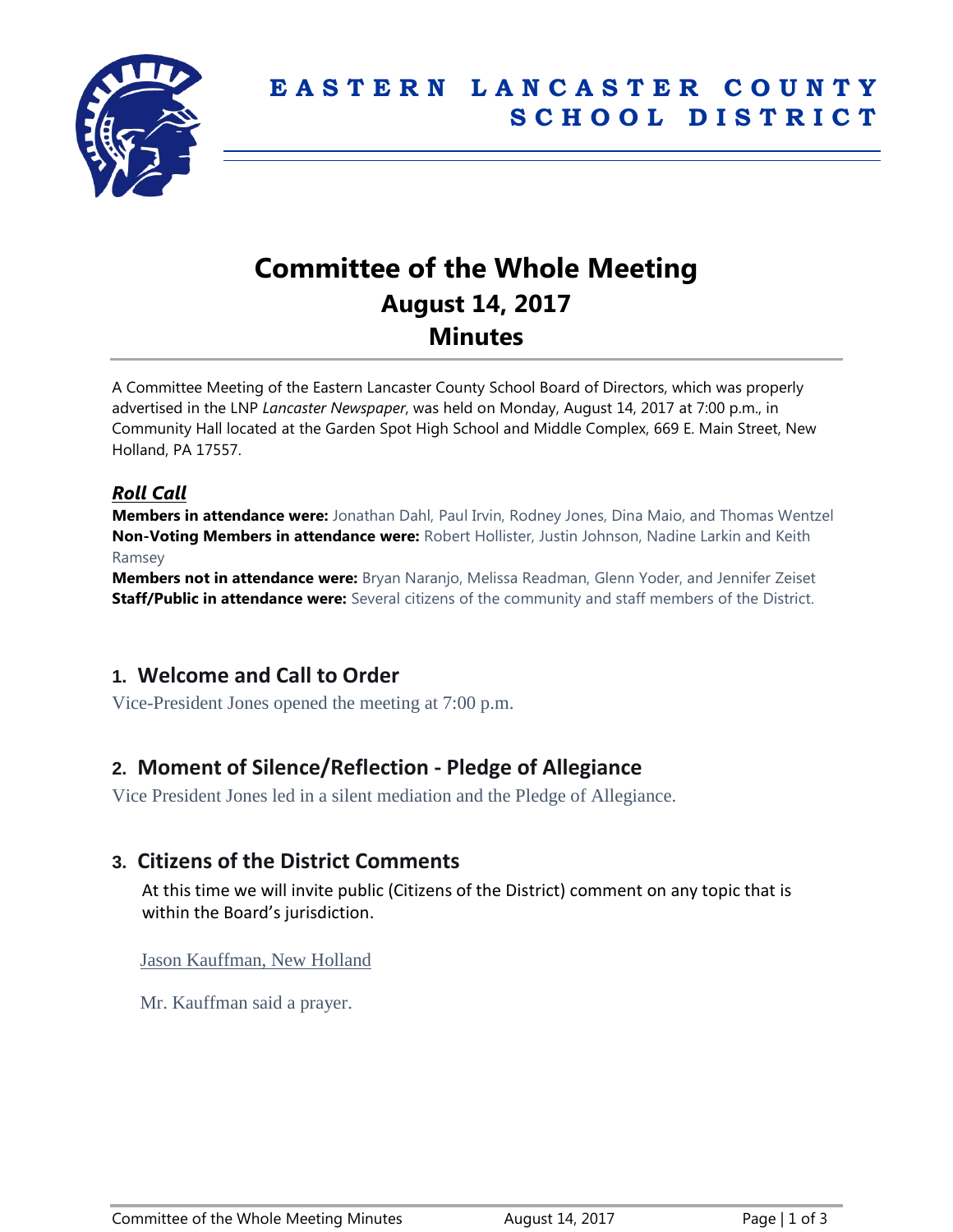# **4. Approve Personnel Report**

Mr. Wenzel made a motion to approve the personnel report. It was seconded by Mr. Irvin. The motion was approved. (5-0; 4 absent)

## **5. Property and Services**

#### **a. Action Item - Authorize the Chief of Finance and Operations to sign the Non Public Transportation Contracts for 2017-18**

The cost per student increases by the increase in the transportation formula, which for 2017-18 is 2.1%. The total cost may vary depending on number of students transported.

Mr. Ramsey reported that he had several actions items for the Board's approval. He requested the Board to approve authorization for him to sign the Non Public Transportation Contracts for the 2017-2018 school year. He noted that the total increase 2.1% was based on the index set by the state. He also noted that the total cost would increase or decrease based on the student rider count.

#### **b. Action Item - Approval of Bus Drivers (Public and Nonpublic) and Bus Assistants for the 2017- 18 School Year**

Mr. Ramsey also requested the Board to approve the listing of Bus Drivers, both Public and Non-Public, as well as Bus Assistants for the 2017-2018 School Year as required annually. He indicated that a completed and correct list would be available for the Board's review at the Board meeting for their approval.

#### **c. Information Item – POLICY 246 Student Wellness**

Mr. Ramsey informed the Board that he would be placing the School Board Policy 246 – Student Wellness on the Board Agenda for its first reading. He indicated that there were minor changes to policy.

### **6. Program**

#### **a. Action Item - Approval of Affidavits of Guardianship**

Dr. Larkin requested the Board to approve the annual Affidavits of Guardianships.

#### **b. Information Item - Enrollment Numbers**

Dr. Larkin presented the Board with the current student enrollment numbers for the 2017-2018 School Year.